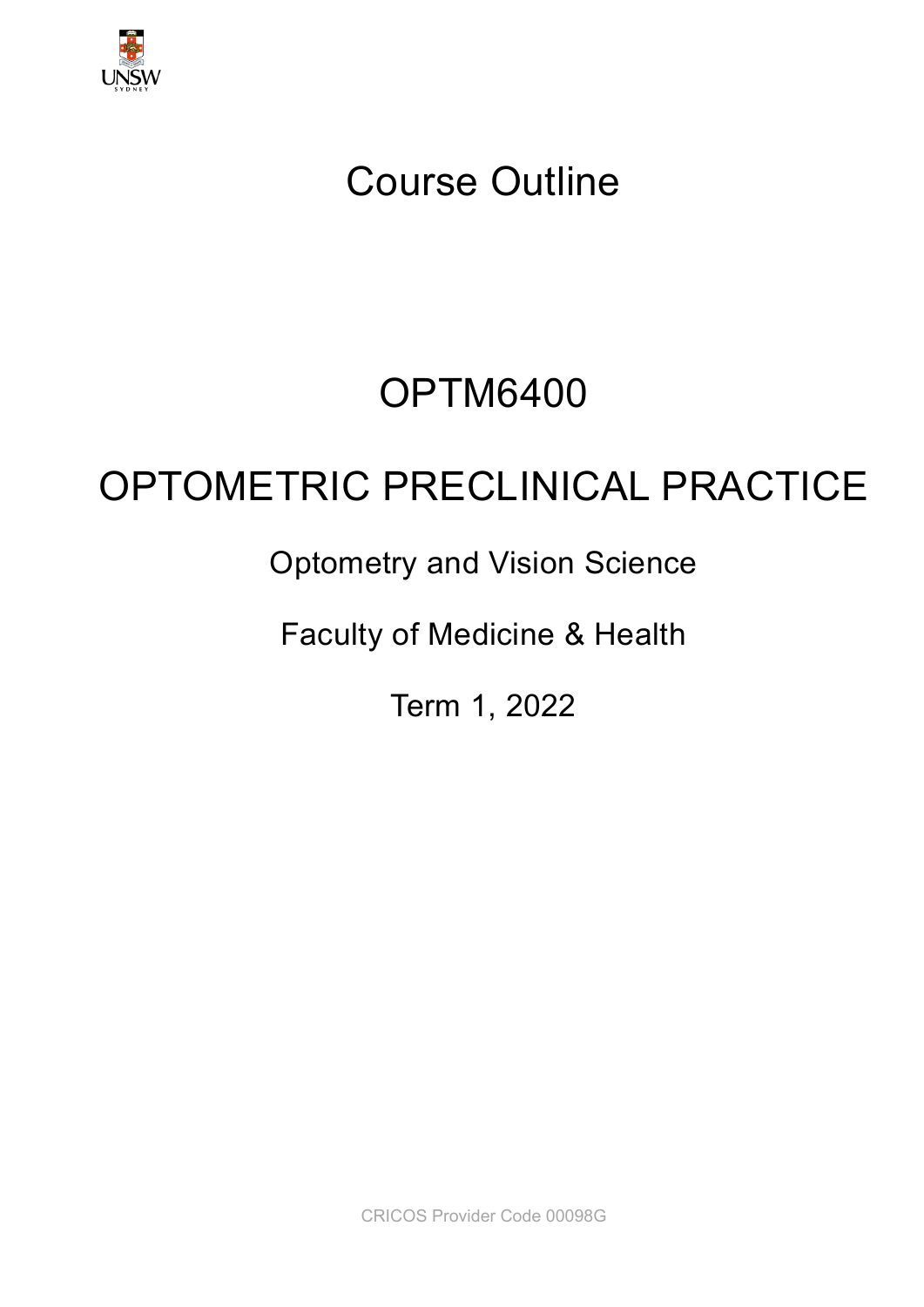| <b>Position</b>            | <b>Name</b>               | Email                              | Consultatio<br>n times and<br><b>locations</b> | <b>Contact Details</b> |
|----------------------------|---------------------------|------------------------------------|------------------------------------------------|------------------------|
| Course Convenor            | A/Prof Maria<br>Markoulli | m.markoulli@unsw.edu.<br>au        | By<br>appointment $ au$                        | m.markoulli@unsw.edu.  |
| Lecturer                   | Dr Pauline Kang           | p.kang@unsw.edu.au                 | By<br>appointment                              | p.kang@unsw.edu.au     |
| Practical<br>demonstrators | Dr Donna La Hood          | Please contact via course convenor |                                                |                        |

## **2. Course information**

Units of credit: 6

Pre-requisite(s): Enrolment in program 8095 Master of Clinical Optometry or 3182 Bachelor of Vision Science / Master of Clinical Optometry

Teaching times and locations:

| <b>Component</b>               | <b>HPW</b>                          | <b>Time</b>           | Day                   | Location            |
|--------------------------------|-------------------------------------|-----------------------|-----------------------|---------------------|
| <b>Lectures</b>                | 3 (weeks 1-4)<br>2 (weeks 5-<br>10) |                       |                       |                     |
| Lecture 1 and 2                | 2                                   | Asynchronous          | N/A                   | N/A                 |
| Lecture 3                      | (weeks $1-4$ )                      | Asynchronous          | N/A                   | N/A                 |
| <b>Pre-clinical laboratory</b> | 4                                   |                       |                       |                     |
| Pre-clinical laboratory 1      | 2                                   | See<br>my.unsw.edu.au | See<br>my.unsw.edu.au | Pre-clinic lab, RMB |
| Pre-clinical laboratory 2      | 2                                   | See<br>my.unsw.edu.au | See<br>my.unsw.edu.au | Pre-clinic lab, RMB |
| Moodle discussions             | 0.5                                 | Prior to lectures     |                       | Moodle              |
| Moodle quizzes & videos        | 0.5                                 | Prior to pracs        |                       | Moodle              |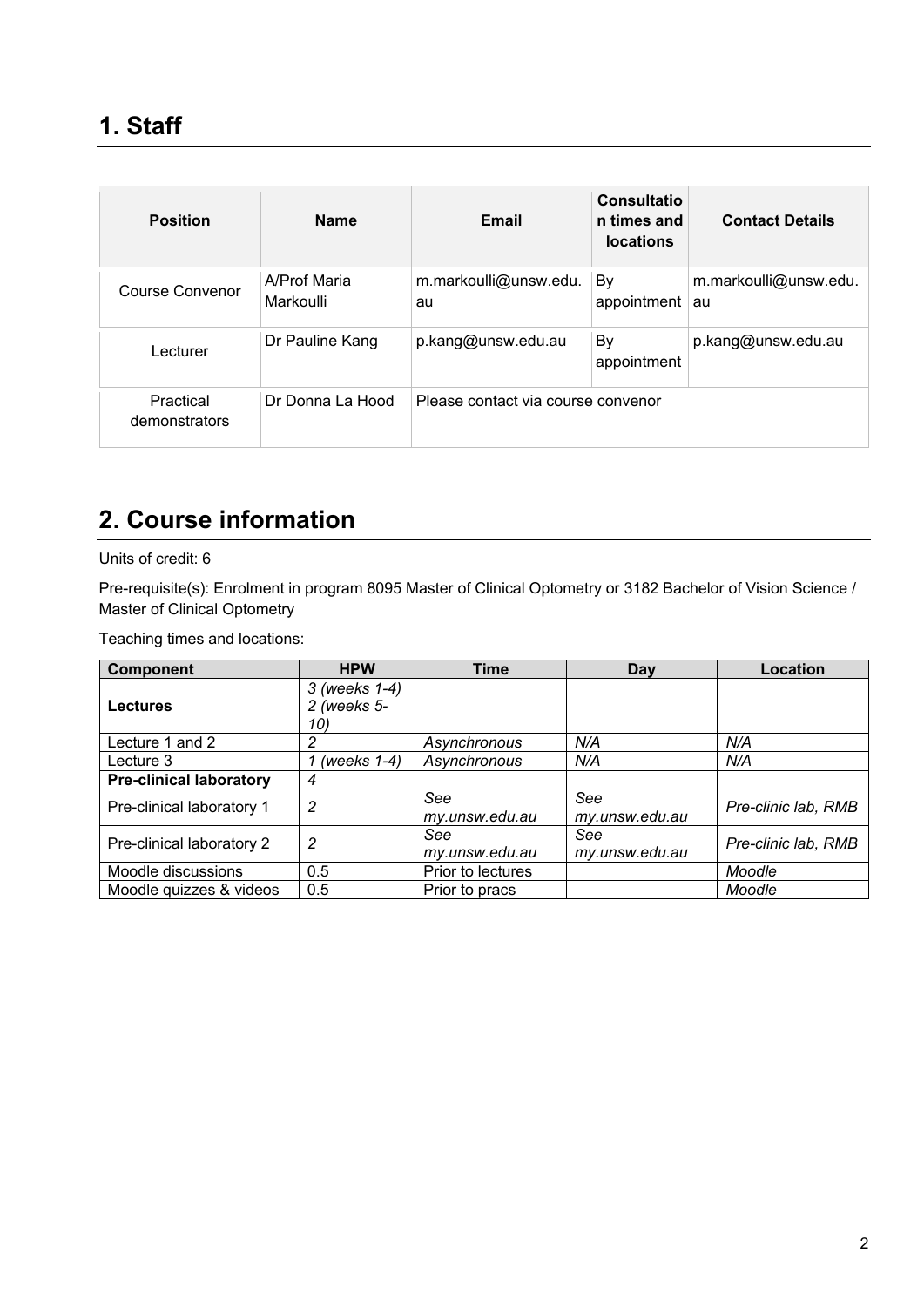## **2.1 Course summary**

This course will build upon your experiences in the BVisSci course and complete your learning of the basic principles of refraction, binocular vision and ocular health assessment. Aspects of primary optometric care relating specifically to the assessment, analysis and management of more complex refractive errors, binocular vision disorders and the integrity of the eye and visual pathways will be presented both theoretically and in practical terms in an integrated fashion and with particular reference to normal anatomy and physiology of the eye. This course will be delivered by lectures, practical classes and self-directed learning. Brief curriculum: communication skills, eliciting presenting concerns, history and symptoms; refraction and the management of refractive errors, the assessment and management of binocular vision disorders; the anterior eye and ocular adnexa, ocular media, the normal fundus, and intraocular pressure; introduction to diagnostic drugs; acquisition of technical skills with fundus lenses, gonioscopy, tonometry; introduction to advanced clinical imaging; professionalism and evidence-based practice.

## **2.2 Course aims**

This course aims to introduce students to the theory and practical aspects of the techniques involved in a routine clinical examination.

## **2.3 Course learning outcomes (CLO)**

At the successful completion of this course you (the student) should be able to:

- 1. Elicit presenting concerns, history and symptoms using empathetic intentional interviewing skills
- 2. Know why, when and how to examine the general integrity of the central nervous system and aspects of patient anatomy and posture relating to the needs of the visual system
- 3. Select and apply appropriate tests to determine the spherical, astigmatic and presbyopic components of the refractive status for a range of presentations and perform a cycloplegic examination where appropriate
- 4. Understand the classes of diagnostic drugs used during an optometric examination, restrictions on their use by students at UNSW, limitations to their use with respect to a particular patient, instillation techniques
- 5. Know why, when and how to examine the anterior eye and adnexa and be able to differentiate normal from abnormal
- 6. Know why, when and how to examine the posterior eye with binocular instruments, and be able to differentiate normal from abnormal
- 7. Know why, when and how to examine the anterior chamber angle using gonioscopy and grade this
- 8. Know why, when and how to determine intraocular pressure, and be able to differentiate normal from abnormal based upon population statistics as well as within-user and between-user variations on a range of instrument designs
- 9. Conduct an effective clinical examination by being able to critique a case study and be able to
	- a. integrate the findings of clinical tests to produce a valid clinical management plan
		- b. keep accurate records of all findings
		- c. interpret the results of diagnostic imaging techniques and identify their clinical application
		- d. diagnose and treat non-strabismic accommodation and binocular vision disorders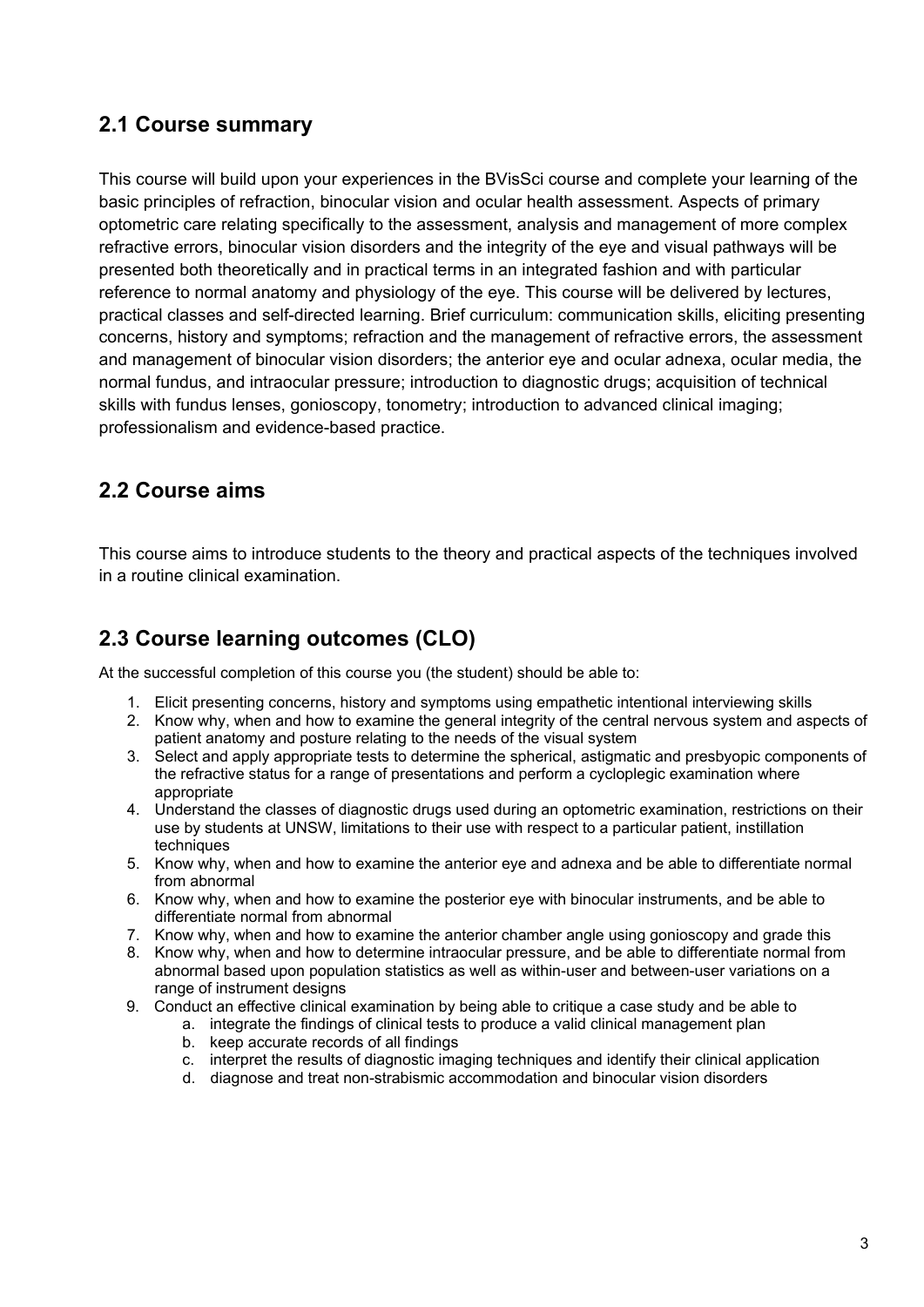## **2.4 Relationship between course and program learning outcomes and assessments**

| <b>Course</b><br>Learning<br><b>Outcome</b><br>(CLO) | <b>LO Statement</b>                                                                                                                                                                                                               | <b>Program Learning</b><br><b>Outcome (PLO)</b>                                                                                          | <b>Related Tasks &amp;</b><br><b>Assessment</b>                       |
|------------------------------------------------------|-----------------------------------------------------------------------------------------------------------------------------------------------------------------------------------------------------------------------------------|------------------------------------------------------------------------------------------------------------------------------------------|-----------------------------------------------------------------------|
| CLO <sub>1</sub>                                     | Elicit presenting concerns, history and<br>symptoms using empathetic intentional<br>interviewing skills                                                                                                                           | PLO <sub>1</sub><br>PLO <sub>2</sub><br>PLO <sub>3</sub><br>PLO <sub>4</sub><br>PLO <sub>5</sub><br>PLO <sub>6</sub><br>PLO <sub>7</sub> | Lectures and<br>Pracs<br>Mid-sem exam,<br>prac exam and<br>final exam |
| CLO <sub>2</sub>                                     | Examine the general integrity of the central<br>nervous system and aspects of patient<br>anatomy and posture relating to the needs of PLO 3<br>the visual system                                                                  | PLO <sub>1</sub><br>PLO <sub>2</sub><br>PLO <sub>4</sub><br>PLO <sub>5</sub><br>PLO <sub>6</sub><br>PLO <sub>7</sub>                     | Lectures and<br>Pracs<br>Mid-sem exam,<br>prac exam and<br>final exam |
| CLO <sub>3</sub>                                     | Select and apply appropriate tests to<br>determine the spherical, astigmatic and<br>presbyopic components of the refractive<br>status for a range of presentations and<br>perform a cycloplegic examination where<br>appropriate  | PLO <sub>1</sub><br>PLO <sub>2</sub><br>PLO <sub>3</sub><br>PLO <sub>4</sub><br>PLO <sub>5</sub><br>PLO <sub>6</sub><br>PLO <sub>7</sub> | Lectures and<br>Pracs<br>Prac exam and<br>final exam                  |
| CLO <sub>4</sub>                                     | Describe the classes of diagnostic drugs<br>used during an optometric examination,<br>restrictions on their use by students at<br>UNSW, limitations to their use with respect<br>to a particular patient, instillation techniques | PLO 1<br>PLO <sub>2</sub><br>PLO <sub>3</sub><br>PLO <sub>4</sub><br>PLO <sub>5</sub><br>PLO <sub>6</sub><br>PLO <sub>7</sub>            | Lectures and<br>Pracs<br>Mid-sem exam,<br>prac exam and<br>final exam |
| CLO <sub>5</sub>                                     | Examine the anterior eye and adnexa and be PLO 1<br>able to differentiate normal from abnormal                                                                                                                                    | PLO <sub>2</sub><br>PLO <sub>3</sub><br>PLO <sub>4</sub><br>PLO <sub>5</sub><br>PLO <sub>6</sub><br>PLO <sub>7</sub>                     | Lectures and<br>Pracs<br>Mid-sem exam,<br>prac exam and<br>final exam |
| CLO <sub>6</sub>                                     | Evaluate the posterior eye with binocular<br>instruments, and be able to differentiate<br>normal from abnormal                                                                                                                    | PLO <sub>1</sub><br>PLO <sub>2</sub><br>PLO <sub>3</sub><br>PLO <sub>4</sub><br>PLO <sub>5</sub><br>PLO <sub>6</sub><br>PLO <sub>7</sub> | Lectures and<br>Pracs<br>Mid-sem exam,<br>prac exam and<br>final exam |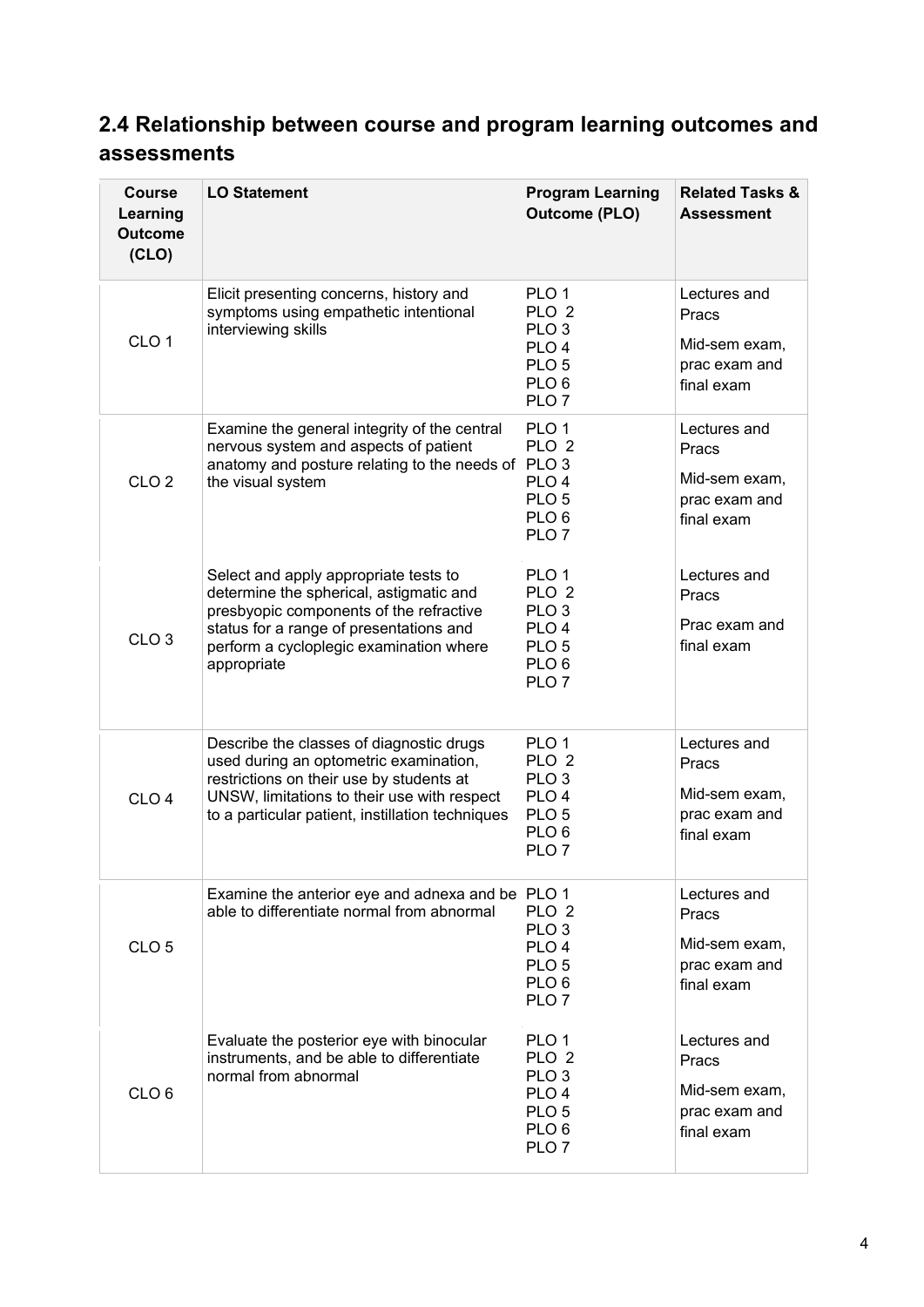| CLO <sub>7</sub> | Assess and grade the anterior chamber<br>angle using gonioscopy                                                                                                                                                                                                                                                                                                                                                                                       | PLO <sub>1</sub><br>PLO <sub>2</sub><br>PLO <sub>3</sub><br>PLO <sub>4</sub><br>PLO <sub>5</sub><br>PLO <sub>6</sub><br>PLO <sub>7</sub> | Lectures and<br>Pracs<br>Mid-sem exam,<br>prac exam and<br>final exam |
|------------------|-------------------------------------------------------------------------------------------------------------------------------------------------------------------------------------------------------------------------------------------------------------------------------------------------------------------------------------------------------------------------------------------------------------------------------------------------------|------------------------------------------------------------------------------------------------------------------------------------------|-----------------------------------------------------------------------|
| CLO <sub>8</sub> | Measure intraocular pressure and be able to<br>differentiate normal from abnormal based<br>upon population statistics as well as within-<br>user and between-user variations on a range<br>of instrument designs                                                                                                                                                                                                                                      | PLO <sub>1</sub><br>PLO <sub>2</sub><br>PLO <sub>3</sub><br>PLO <sub>4</sub><br>PLO <sub>5</sub><br>PLO <sub>6</sub><br>PLO <sub>7</sub> | Lectures and<br>Pracs<br>Mid-sem exam,<br>prac exam and<br>final exam |
| CLO <sub>9</sub> | Conduct an effective clinical examination by<br>being able to critique a case study and be<br>able to<br>1) integrate the findings of clinical tests to<br>produce a valid clinical management plan<br>2) keep accurate records of all findings<br>3) interpret the results of diagnostic imaging<br>techniques and identify their clinical<br>application<br>4) diagnose and treat non-strabismic<br>accommodation and binocular vision<br>disorders | PLO <sub>1</sub><br>PLO <sub>2</sub><br>PLO <sub>3</sub><br>PLO <sub>4</sub><br>PLO <sub>5</sub><br>PLO <sub>6</sub><br>PLO <sub>7</sub> | Lectures and<br>Pracs<br>Mid-sem exam,<br>prac exam and<br>final exam |

## **3. Strategies and approaches to learning**

## **3.1 Learning and teaching activities**

Students are required to take part in **Moodle discussions prior to each new lecture topic** in order to facilitate lecture preparation and hence greater understanding in the lecture setting. Lectures will provide the necessary background and theory underpinning content covered by this course. It is expected that students will supplement the content provided in lectures with **recommended reading.**

Prior to attending practical classes, students are required to complete a **Moodle quiz** and, where applicable, **watch the related clinical video on Moodle**. The Moodle quiz endeavours to ensure that students have adequately prepared for the upcoming practical class, while the clinical video can be watched prior to, during and after the practical classes as guidance.

Practical classes give students the opportunity to master the techniques introduced in the lecture. Where students do not complete the required task, they are to return in their own time.

Use of simulation: In order to facilitate the learning of practical skills, the following simulation facilities are available to students enrolled in OPTM6400: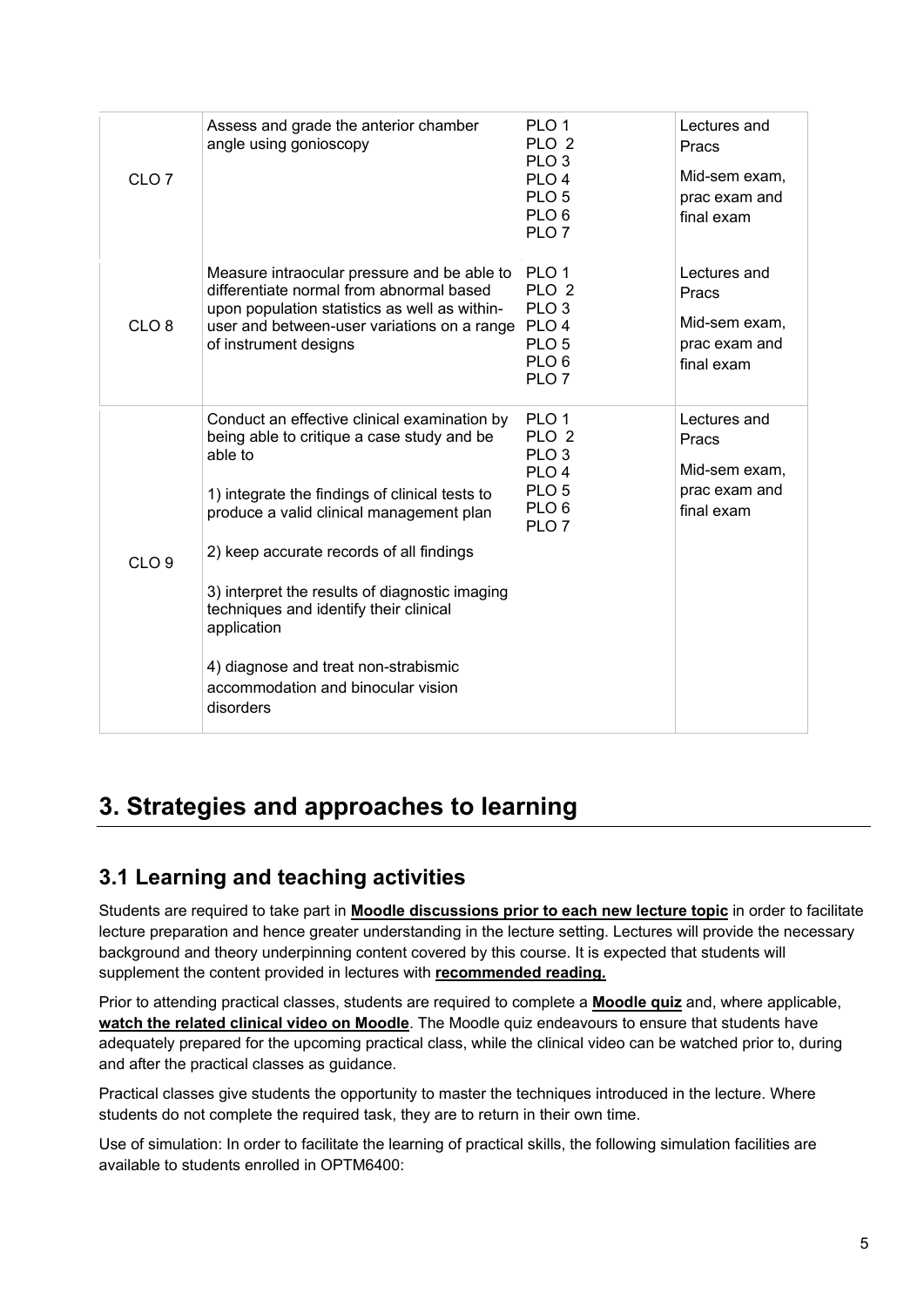1. Binocular Indirect Ophthalmoscope (EyeSys BIO simulator, room 3.019). Book a maximum of 2 onehour sessions using Doodle

#### **RATIONALE**

OPTM6400 builds on the knowledge obtained in the undergraduate program and encourages students to take responsibility for their own learning. While many resources are available e.g. clinical videos, lecture notes, recommended readings, Moodle discussions and smaller supervised practical classes, it is the students' responsibility to ensure that they have achieved the learning outcomes for this course. This will prepare students for the life-long learning that is expected from a health care professional.

## **3.2 Expectations of students**

| <b>Expectations of Students</b> | Some components of this course are compulsory, and you are expected to attend.                                                                                                                                                                                                                                                                                                                                                                                                                                                                                                                                                                                                                                                                                                                                                                                                                                                                                                                                                                                                                                                               |
|---------------------------------|----------------------------------------------------------------------------------------------------------------------------------------------------------------------------------------------------------------------------------------------------------------------------------------------------------------------------------------------------------------------------------------------------------------------------------------------------------------------------------------------------------------------------------------------------------------------------------------------------------------------------------------------------------------------------------------------------------------------------------------------------------------------------------------------------------------------------------------------------------------------------------------------------------------------------------------------------------------------------------------------------------------------------------------------------------------------------------------------------------------------------------------------|
|                                 | Attendance at compulsory course components will be monitored by taking a roll.                                                                                                                                                                                                                                                                                                                                                                                                                                                                                                                                                                                                                                                                                                                                                                                                                                                                                                                                                                                                                                                               |
|                                 | The compulsory course components, and the justification for their compulsory nature, are<br>as follows:                                                                                                                                                                                                                                                                                                                                                                                                                                                                                                                                                                                                                                                                                                                                                                                                                                                                                                                                                                                                                                      |
|                                 | Preparation for lectures and practicals is crucial. It is important and assumed that<br>$\bullet$<br>students will keep up with the required readings, complete pre-prac quizzes, watch<br>relevant Moodle videos and participate in Moodle discussions.<br>All practical classes are compulsory because they act to reinforce theoretical<br>$\bullet$<br>components of the course, while teaching critical practical clinical skills prior to use in<br>the clinic in the final years of the program. Any absences due to illness must be<br>accounted for by a medical certificate presented to A/Prof Markoulli (and may be<br>required to be sent to Student Central pending the number of absences). Attendance<br>will be monitored by taking the roll.<br>There can be no swapping between practical groups, including practicals that involve<br>$\bullet$<br>cycloplegia or dilation.<br>Punctuality is expected. Lateness for practical classes may be recorded as an<br>$\bullet$<br>absence. Contact the Laboratory Supervisor Dale Larden (9385 4623) if you are<br>running late so your partner can be put to alternate work. |
|                                 | The University uses email as an official form of communication for students. All UNSW<br>students have their own email account. The School of Optometry and Vision Science will<br>also make use of this form of communication.                                                                                                                                                                                                                                                                                                                                                                                                                                                                                                                                                                                                                                                                                                                                                                                                                                                                                                              |
|                                 | It is extremely important that you know how to use your Zmail and ensure that you check it<br>regularly. You are advised to link your official UNSW email address to your habitual email<br>address (e.g. hotmail). You will miss out on vital information from the School and University<br>if you do not check your Zmail.                                                                                                                                                                                                                                                                                                                                                                                                                                                                                                                                                                                                                                                                                                                                                                                                                 |
|                                 | For more information or if you are having connection or access problems, see:                                                                                                                                                                                                                                                                                                                                                                                                                                                                                                                                                                                                                                                                                                                                                                                                                                                                                                                                                                                                                                                                |
|                                 | <b>IT Service Centre</b>                                                                                                                                                                                                                                                                                                                                                                                                                                                                                                                                                                                                                                                                                                                                                                                                                                                                                                                                                                                                                                                                                                                     |
|                                 | https://www.myit.unsw.edu.au/                                                                                                                                                                                                                                                                                                                                                                                                                                                                                                                                                                                                                                                                                                                                                                                                                                                                                                                                                                                                                                                                                                                |
|                                 | Telephone: 02 9385 1333                                                                                                                                                                                                                                                                                                                                                                                                                                                                                                                                                                                                                                                                                                                                                                                                                                                                                                                                                                                                                                                                                                                      |
|                                 | Contact Us: https://www.myit.unsw.edu.au/contact-us                                                                                                                                                                                                                                                                                                                                                                                                                                                                                                                                                                                                                                                                                                                                                                                                                                                                                                                                                                                                                                                                                          |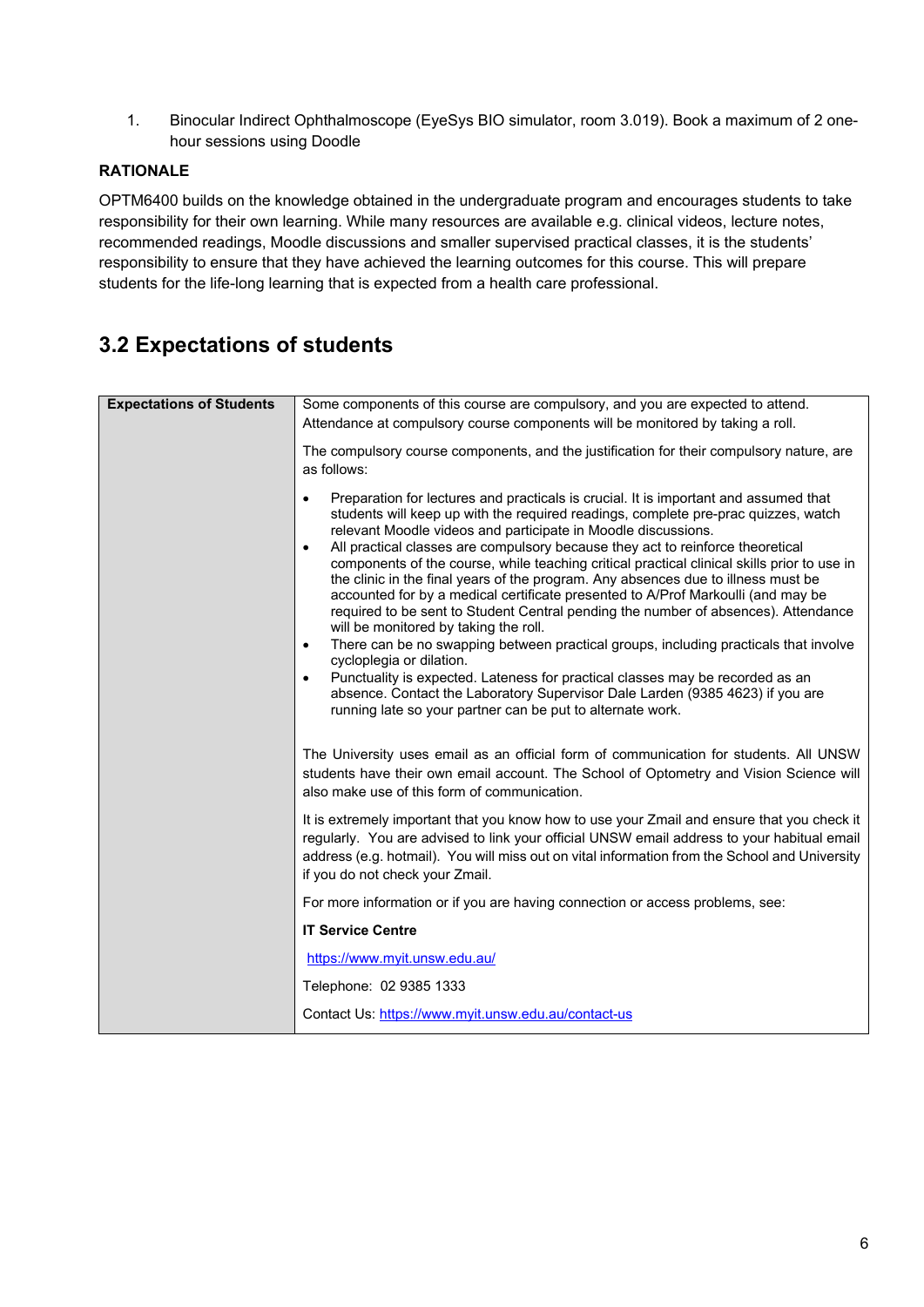

## **4. Course schedule and structure**

Some of this information is available on the **Online Handbook**<sup>1</sup> and the **UNSW Timetable**<sup>2</sup>.

| Week    | Lecture 1                                                                    | Lecture 2                                                                | Lecture 3                                                             | Prac 1                                                 | Prac <sub>2</sub>                                      |
|---------|------------------------------------------------------------------------------|--------------------------------------------------------------------------|-----------------------------------------------------------------------|--------------------------------------------------------|--------------------------------------------------------|
| Week 1  | Intro & Communication skills<br>Maria Markoulli                              | History and Symptom-taking<br>Maria Markoulli                            | Retinoscopy revision<br>and Distance<br>refraction<br>Maria Markoulli | History & Symptom taking                               | <b>Retinoscopy and Distance</b><br>refraction          |
| Week 2  | Distance refraction & Myopia<br>control<br>Maria Markoulli & Pauline<br>Kang | <b>Near Refraction</b><br>Maria Markoulli                                | Diagnostic drugs<br>Maria Markoulli                                   | Distance refraction                                    | Distance + Near refraction                             |
| Week 3  | Clinical slit-lamp<br>Maria Markoulli                                        | Tonometry<br>Maria Markoulli                                             | Gonioscopy<br>Maria Markoulli                                         | Slit-lamp + Tonometry set-up<br>(no CL wear)           | Tonometry (no CL wear)                                 |
| Week 4  | MID-TERM EXAM: 7TH MARCH<br>2022, 11AM                                       | Fundoscopy<br>Maria Markoulli                                            | <b>BIO</b><br>Maria Markoulli                                         | Tonometry (no CL wear)                                 | Tonometry (no CL wear)                                 |
| Week 5  | Cranial nerves & Entrance<br>tests revision lecture<br>Maria Markoulli       | Mid-term feedback + OSCE<br>guidance<br>Maria Markoulli                  |                                                                       | Tonometry (no CL wear)                                 | Gonioscopy (no CL wear)                                |
| Week 6  | Overview of deviations<br>Pauline Kang                                       | Overview of accommodation<br>Pauline Kang                                |                                                                       | Gonioscopy (no CL wear)                                | Gonioscopy (no CL wear)                                |
| Week 7  | BV case analysis - graphical<br>Pauline Kang                                 | BV case analyses - graphical<br>Pauline Kang                             |                                                                       | Gonioscopy (no CL wear)                                | Fundoscopy / BIO (no CL<br>wear: NB dilation involved) |
| Week 8  | Fixation disparity<br>Pauline Kang                                           | BV case analyses - normative<br>and integrative analysis<br>Pauline Kang |                                                                       | Fundoscopy / BIO (no CL<br>wear: NB dilation involved) | Fundoscopy / BIO (no CL<br>wear: NB dilation involved) |
| Week 9  | Management of vergence<br>anomalies - VT basics<br>Pauline Kang              | BV in the clinic<br>Pauline Kang                                         |                                                                       | Fundoscopy / BIO (no CL<br>wear: NB dilation involved) | VT & BV case analysis                                  |
| Week 10 | Revision<br>Pauline Kang                                                     | Revision<br>Maria Markoulli                                              |                                                                       | Full consult (no CL wear: NB<br>dilation involved)     | Full consult (no CL wear: NB<br>dilation involved)     |

1 UNSW Virtual Handbook: http://www.handbook.unsw.edu.au 2 UNSW Timetable[: http://www.timetable.unsw.edu.au/](http://www.timetable.unsw.edu.au/)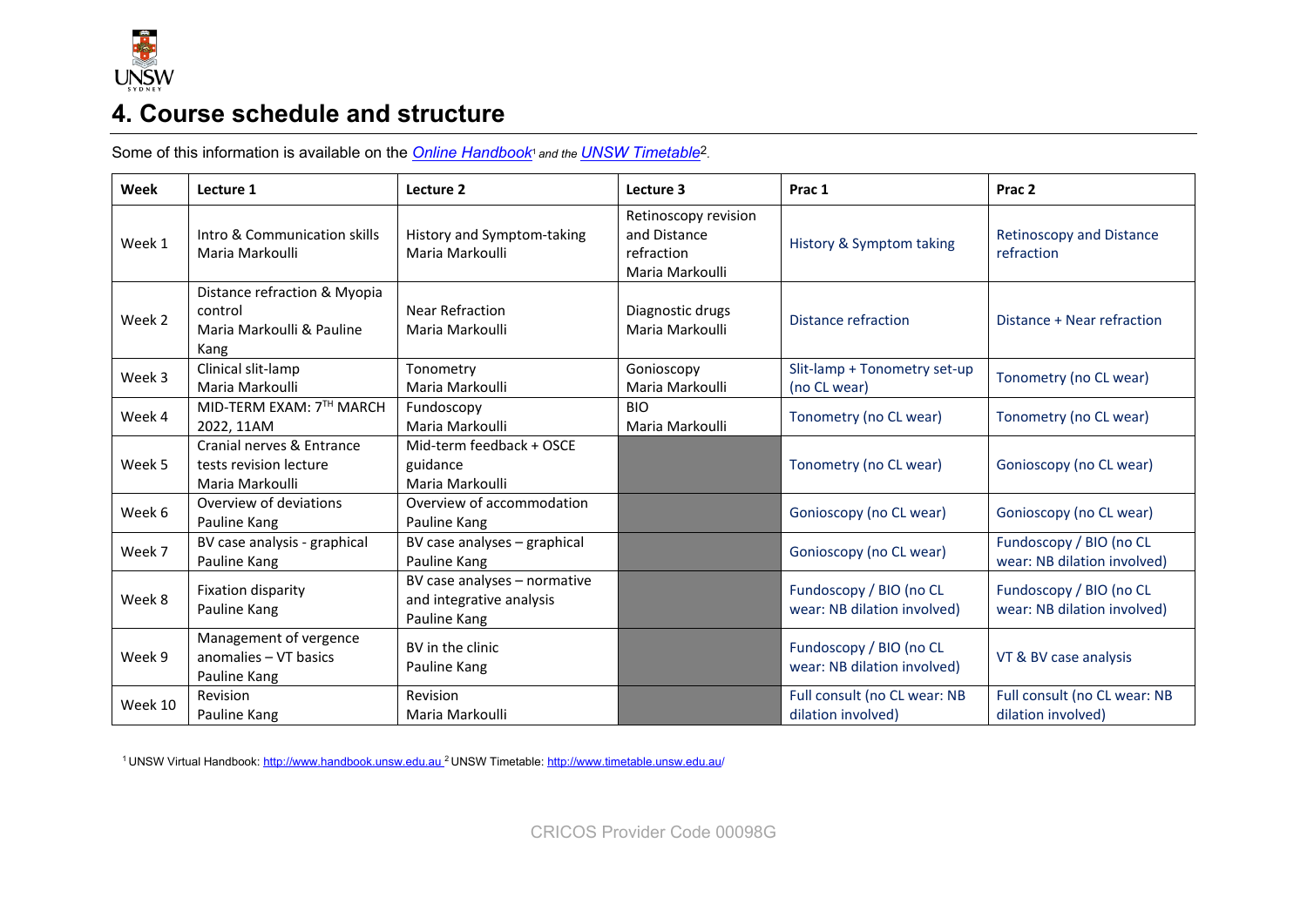

## **5.1 Assessment tasks**

| <b>Task</b>                  | Knowledge & abilities assessed                                                                        | <b>Assessment Criteria</b>                                                                            | $%$ of               | Date of                                    |                                         | Feedback                  |                                                                                                                                                                                                                                                                                                                                                                                                                                                                                                                                                                                                                                                                                                                                                                     |                                                         |
|------------------------------|-------------------------------------------------------------------------------------------------------|-------------------------------------------------------------------------------------------------------|----------------------|--------------------------------------------|-----------------------------------------|---------------------------|---------------------------------------------------------------------------------------------------------------------------------------------------------------------------------------------------------------------------------------------------------------------------------------------------------------------------------------------------------------------------------------------------------------------------------------------------------------------------------------------------------------------------------------------------------------------------------------------------------------------------------------------------------------------------------------------------------------------------------------------------------------------|---------------------------------------------------------|
|                              |                                                                                                       |                                                                                                       | total                | Submission<br>Release                      |                                         | <b>WHO</b>                | <b>WHEN</b>                                                                                                                                                                                                                                                                                                                                                                                                                                                                                                                                                                                                                                                                                                                                                         | <b>HOW</b>                                              |
|                              |                                                                                                       |                                                                                                       | mark                 |                                            |                                         |                           |                                                                                                                                                                                                                                                                                                                                                                                                                                                                                                                                                                                                                                                                                                                                                                     |                                                         |
|                              |                                                                                                       | NEED >50% IN THE FINAL EXAM AND THE OSCE TO PASS THE COURSE                                           |                      |                                            |                                         |                           |                                                                                                                                                                                                                                                                                                                                                                                                                                                                                                                                                                                                                                                                                                                                                                     |                                                         |
| Mid-term exam                | This mid-term exam will assess the theory<br>aspects of the first 4 weeks of the course.              | <b>Multiple Choice Questions</b>                                                                      | 20%                  | Week 4, 7 <sup>th</sup><br>March,<br>11AM  | N/A                                     | A/Prof Maria<br>Markoulli | Week 5, Lecture<br>$\overline{2}$                                                                                                                                                                                                                                                                                                                                                                                                                                                                                                                                                                                                                                                                                                                                   | Marks and<br>answers<br>discussed in<br>Week 5, lecture |
| Weekly quizzes               | Demonstrates preparation for the practical class                                                      | Multiple Choice Questions.<br>Must be completed prior to<br>coming to prac class                      | No mark<br>allocated | Prior to<br>each new<br>practical<br>topic | Prior to each<br>new practical<br>topic | A/Prof Maria<br>Markoulli | Immediately<br>after submission                                                                                                                                                                                                                                                                                                                                                                                                                                                                                                                                                                                                                                                                                                                                     | Moodle marks                                            |
| Weekly Moodle<br>discussions | Demonstrates preparation for the lecture topic                                                        | Contribution to the Moodle<br>discussion                                                              | No mark<br>allocated | Prior to<br>each new<br>lecture<br>topic   | Prior to each<br>new lecture<br>topic   | A/Prof Maria<br>Markoulli | During the week<br>leading up to<br>that lecture                                                                                                                                                                                                                                                                                                                                                                                                                                                                                                                                                                                                                                                                                                                    | <b>Discussion</b><br>during lecture<br>and via Moodle   |
| Final written theory<br>exam | Demonstrate knowledge of the theoretical and<br>practical aspects of the course.                      | Multiple Choice Questions,<br>short answer exam and<br>essay responses (need >50%<br>to pass overall) | 30%                  | During<br>exam<br>period                   | During exam<br>period                   |                           | Final marks released on my.unsw.edu.au for the whole<br>course (not the exam separately)                                                                                                                                                                                                                                                                                                                                                                                                                                                                                                                                                                                                                                                                            |                                                         |
| Prac exam - OSCE             | This exam will be held during the exam period<br>and will assess all practical aspects of the course. | Competency (>50% overall)<br>(see Moodle for stations).                                               | 50%                  | During<br>exam<br>period                   | by all medical schools in Australia.    |                           | Final marks released on my.unsw.edu.au for the whole course (not the exam<br>separately). The pass mark for the OSCE will be established by a process known as<br>'standard setting', in which a panel of experienced academic staff collectively<br>determines the minimum expected level of achievement on the specific set of<br>questions used in an exam. This means that after the examination the students' raw<br>scores (for the whole cohort) may be adjusted, upwards or downwards, depending<br>on where the minimum standard mark is set. This allows the default 50% pass mark<br>to represent a consistent level of minimum standard achievement across exams,<br>subjects and cohorts. Standard setting is a common assessment practice and is used |                                                         |

**Further information**

UNSW grading system[: student.unsw.edu.au/grades](https://student.unsw.edu.au/grades)\_UNSW assessment policy[: Assessment Policy](https://www.gs.unsw.edu.au/policy/documents/assessmentpolicy.pdf)\_UNSW assessment information[: student.unsw.edu.au/assessment](https://student.unsw.edu.au/assessment)

CRICOS Provider Code 00098G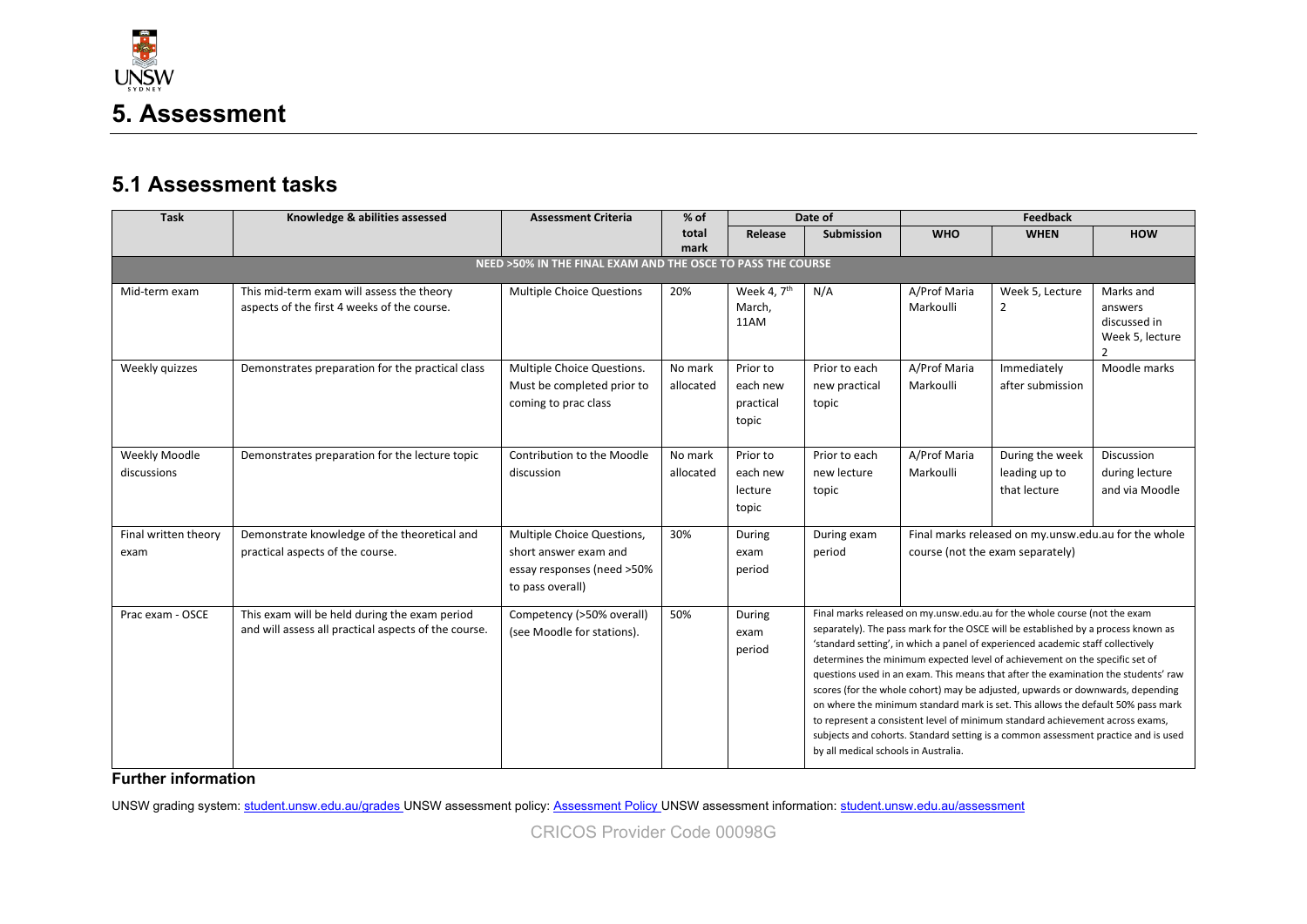|                                               | SCHOOL OF OPTOMETRY AND VISION SCIENCE, UNSW                                                                                                                                                                                                                                                                                                                                                                                                                                                                                                                                                                                                                                                                                                                                                                                                                                                                                                                                                                                                                                                                                                                                                                                                                                                                                                                                                                                                                                                                                                                                                                                                                                                                                                                                                                                                                                                                                                                                                                                                                                                                                                                                                                                                                                                                                                                                                                                                                                                                                                                                                                                                                                                                                                                                                                                                                                    |
|-----------------------------------------------|---------------------------------------------------------------------------------------------------------------------------------------------------------------------------------------------------------------------------------------------------------------------------------------------------------------------------------------------------------------------------------------------------------------------------------------------------------------------------------------------------------------------------------------------------------------------------------------------------------------------------------------------------------------------------------------------------------------------------------------------------------------------------------------------------------------------------------------------------------------------------------------------------------------------------------------------------------------------------------------------------------------------------------------------------------------------------------------------------------------------------------------------------------------------------------------------------------------------------------------------------------------------------------------------------------------------------------------------------------------------------------------------------------------------------------------------------------------------------------------------------------------------------------------------------------------------------------------------------------------------------------------------------------------------------------------------------------------------------------------------------------------------------------------------------------------------------------------------------------------------------------------------------------------------------------------------------------------------------------------------------------------------------------------------------------------------------------------------------------------------------------------------------------------------------------------------------------------------------------------------------------------------------------------------------------------------------------------------------------------------------------------------------------------------------------------------------------------------------------------------------------------------------------------------------------------------------------------------------------------------------------------------------------------------------------------------------------------------------------------------------------------------------------------------------------------------------------------------------------------------------------|
| <b>Assessment Procedures</b>                  |                                                                                                                                                                                                                                                                                                                                                                                                                                                                                                                                                                                                                                                                                                                                                                                                                                                                                                                                                                                                                                                                                                                                                                                                                                                                                                                                                                                                                                                                                                                                                                                                                                                                                                                                                                                                                                                                                                                                                                                                                                                                                                                                                                                                                                                                                                                                                                                                                                                                                                                                                                                                                                                                                                                                                                                                                                                                                 |
|                                               | SUPPLEMENTARY EXAMINATION INFORMATION, 2022                                                                                                                                                                                                                                                                                                                                                                                                                                                                                                                                                                                                                                                                                                                                                                                                                                                                                                                                                                                                                                                                                                                                                                                                                                                                                                                                                                                                                                                                                                                                                                                                                                                                                                                                                                                                                                                                                                                                                                                                                                                                                                                                                                                                                                                                                                                                                                                                                                                                                                                                                                                                                                                                                                                                                                                                                                     |
| <b>UNSW Assessment</b><br>Policy <sup>1</sup> | <b>SPECIAL CONSIDERATION</b><br>On some occasions, sickness, misadventure or other circumstances beyond your control may prevent you from completing a course<br>requirement, such as attending a formal end of semester examination. In these cases you may apply for Special Consideration. UNSW<br>operates under a Fit to Sit/ Submit rule for all assessments. If a student wishes to submit an application for special consideration for<br>an exam or assessment, the application must be submitted prior to the start of the exam or before an assessment is submitted. If a<br>student sits the exam/ submits an assignment, they are declaring themselves well enough to do so. The application must be made via<br>Online Services in myUNSW. Log into myUNSW and go to My Student Profile tab > My Student Services > Online Services > Special<br>Consideration and attach student's supporting documentation (such as a medical certificate).<br><b>CHRONIC ISSUES AND PRE-EXISTING CONDITIONS</b><br>If you have chronic issues and pre-existing conditions, we recommend you apply for Educational adjustments for disability support through<br>Disability Services.<br>Register for Equitable Learning Support (formerly Disability Support Services) at https://student.unsw.edu.au/els/register<br>Absence from a final examination is a serious matter, normally resulting in a Fail (FL) grade. If you are medically unfit to attend an examination,<br>YOU MUST CONTACT THE SCHOOL DIRECTLY ON THE DAY OF THE EXAMINATION TO ADVISE OF THIS (telephone 029385 4639,<br>email: optometry@unsw.edu.au). You must also submit a Request for Special Consideration application as detailed on the UNSW website:<br>https://student.unsw.edu.au/special-consideration<br>It is the responsibility of the student to consult the web site or noticeboard to ascertain whether they have supplementary examinations.<br>This information WILL NOT be conveyed in ANY other manner. Interstate, overseas or any other absence cannot be used as an excuse.<br>This information will be available on the School web site at https://www.optometry.unsw.edu.au/ (do not confuse the School website with the<br>myUNSW website) and posted on the notice board on Level 3. This information will be available as soon as possible after the School Examination<br>Committee meeting.<br><b>SUPPLEMENTARY EXAMINATIONS FOR 2022 WILL BE HELD AS FOLLOWS:</b><br><b>FOR TERM 1:</b><br>STAGE 1-4* COURSES: WEDNESDAY, 18 MAY 2022 - FRIDAY, 20 MAY 2022<br>$\bullet$<br>• THERE WILL BE NO SUPPLEMENTARY EXAMINATIONS FOR STAGE 5 STUDENTS IN TERM 12022<br><b>FOR TERM 2:</b><br>STAGE 1-4 COURSES: WEDNESDAY, 31 AUGUST 2022 - FRIDAY, 2 SEPTEMBER 2022<br>$\bullet$<br>THERE WILL BE NO SUPPLEMENTARY EXAMINATIONS FOR STAGE 5 STUDENTS IN TERM 22022<br>$\bullet$ |
|                                               |                                                                                                                                                                                                                                                                                                                                                                                                                                                                                                                                                                                                                                                                                                                                                                                                                                                                                                                                                                                                                                                                                                                                                                                                                                                                                                                                                                                                                                                                                                                                                                                                                                                                                                                                                                                                                                                                                                                                                                                                                                                                                                                                                                                                                                                                                                                                                                                                                                                                                                                                                                                                                                                                                                                                                                                                                                                                                 |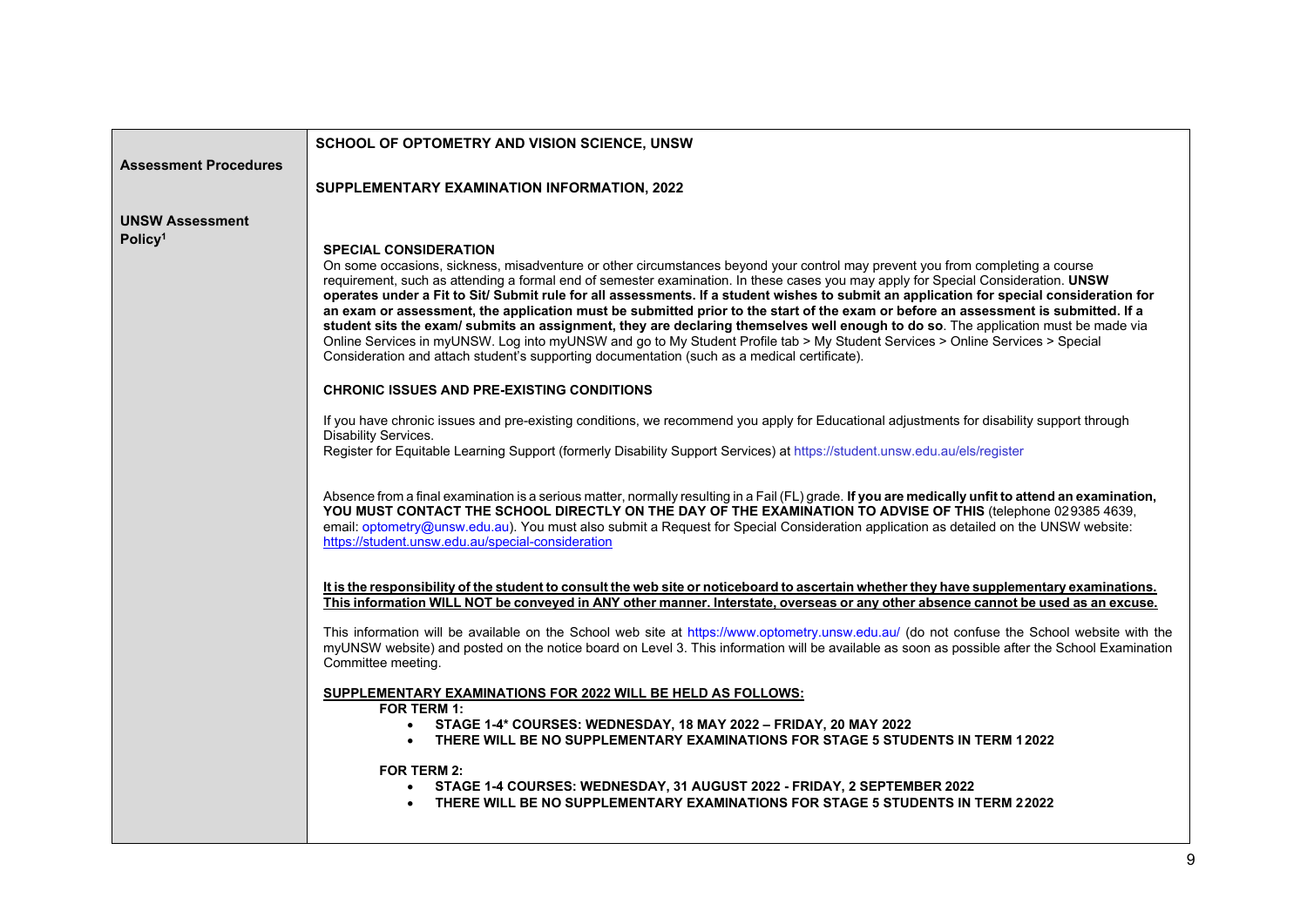|                               | <b>FOR TERM 3:</b><br>STAGE 5 COURSES ONLY: DURING THE WEEK OF MONDAY, 12 DECEMBER 2022 - FRIDAY, 16 DECEMBER 2022<br>STAGE 1-4* COURSES: WEDNESDAY, 14 DECEMBER 2022 - FRIDAY, 16 DECEMBER 2022                                                                                                                                                                                                                                                                                                           |
|-------------------------------|------------------------------------------------------------------------------------------------------------------------------------------------------------------------------------------------------------------------------------------------------------------------------------------------------------------------------------------------------------------------------------------------------------------------------------------------------------------------------------------------------------|
|                               | Supplementary examinations will be held at the scheduled time only. If students who are granted supplementary examinations do not attend, a<br>failure will be recorded for that course. Students should not make travel arrangements, or any other commitments, before establishing<br>whether or not they have supplementary examinations. Ignorance of these procedures, interstate, overseas or any other absence will<br>not be accepted as an excuse. But usual Special Consideration still applies. |
|                               | If additional assessment is not scheduled, this does NOT indicate whether or not a student has passed or failed the course. Results will be received<br>in the usual way. Please do not contact the School in this regard.                                                                                                                                                                                                                                                                                 |
|                               | Please note the above applies to OPTM and VISN courses only. Any information on supplementary examinations for servicing courses (e.g.<br>CHEM****) is the responsibility of the School conducting the course.                                                                                                                                                                                                                                                                                             |
|                               | * Stage 4 includes courses in the first year of the MClinOptom program.                                                                                                                                                                                                                                                                                                                                                                                                                                    |
|                               | School of Optometry and Vision Science, UNSW, 23 November 2021                                                                                                                                                                                                                                                                                                                                                                                                                                             |
|                               |                                                                                                                                                                                                                                                                                                                                                                                                                                                                                                            |
| <b>UNSW Assessment Policy</b> |                                                                                                                                                                                                                                                                                                                                                                                                                                                                                                            |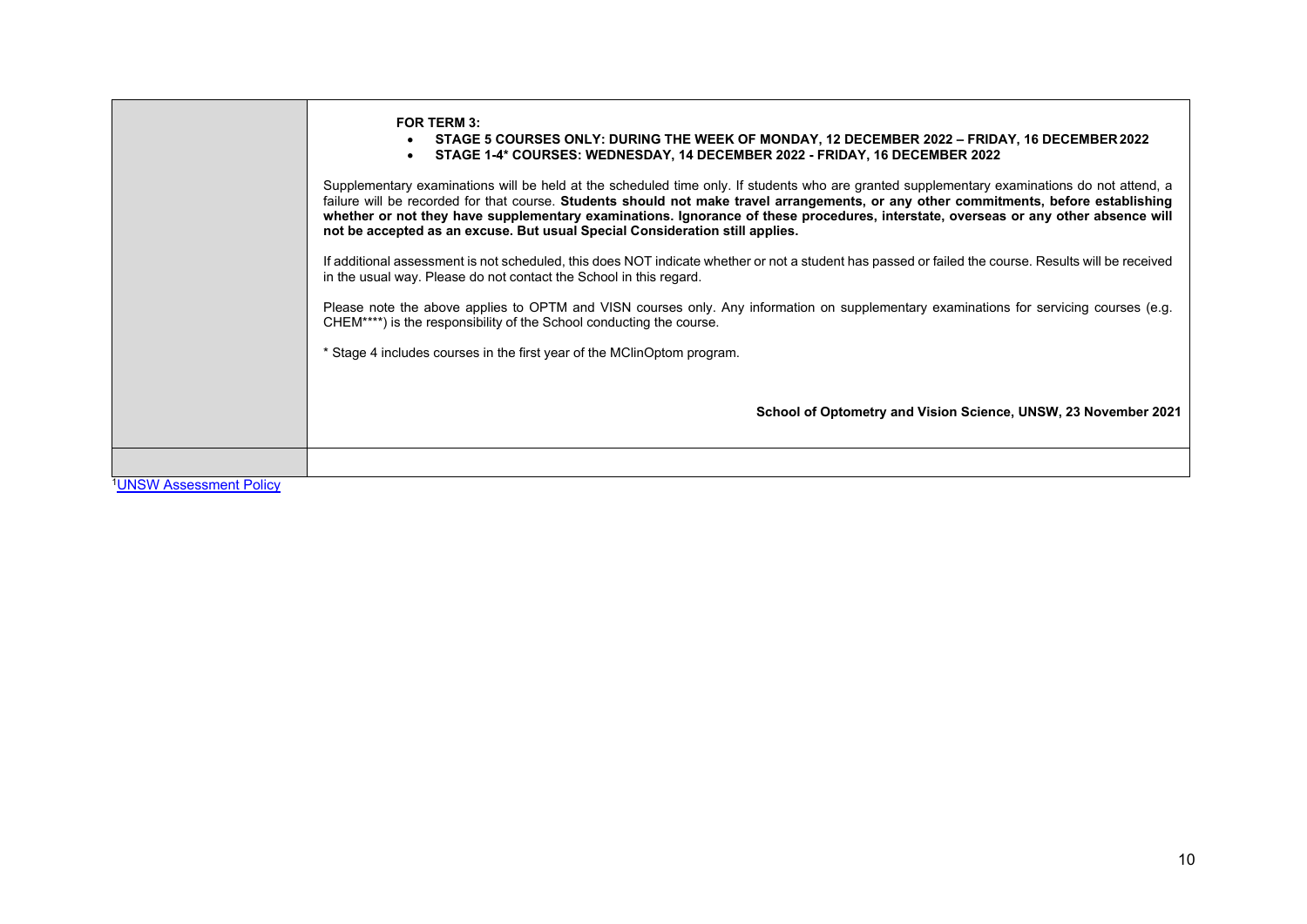

## **6. Academic integrity, referencing and plagiarism**

**Referencing** is a way of acknowledging the sources of information that you use to research your assignments. You need to provide a reference whenever you draw on someone else's words, ideas or research. Not referencing other people's work can constitute plagiarism.

Further information about referencing styles can be located at [student.unsw.edu.au/referencing](https://student.unsw.edu.au/referencing)

**Academic integrity** is fundamental to success at university. Academic integrity can be defined as a commitment to six fundamental values in academic pursuits**:** honesty, trust, fairness, respect, responsibility and courage.2 At UNSW, this means that your work must be your own, and others' ideas should be appropriately acknowledged. If you don't follow these rules, plagiarism may be detected in your work.

Further information about academic integrity and **plagiarism** can be located at:

- The *Current Students* site [student.unsw.edu.au/plagiarism](https://student.unsw.edu.au/plagiarism)*,* and
- The *ELISE* training site [subjectguides.library.unsw.edu.au/elise](http://subjectguides.library.unsw.edu.au/elise)

The *Conduct and Integrity Unit* provides further resources to assist you to understand your conduct obligations as a student: [student.unsw.edu.au/conduct.](https://student.unsw.edu.au/conduct)

<sup>2</sup>International Center for Academic Integrity, 'The Fundamental Values of Academic Integrity', T. Fishman (ed), Clemson University, 2013.

## **7. Readings and resources**

- 1. A Practical Manual will be available on Moodle please print a copy and bring with you to every prac class
- 2. Scheiman and Wick's Clinical Management of Binocular Vision
- 3. Clinical Procedures in Primary Eye Care by David B. Elliott
- 4. Primary Care Optometry by Theodore Grosvenor
- 5. Kiely: Optometric competencies<sup>[1](#page-10-0)</sup>
- 6. Lian et al.: disinfection procedures<sup>[2](#page-10-1)</sup>
- 7. Gutteridge and Cole: Perspectives on MIgraines<sup>[3](#page-10-2)</sup>
- 8. Martonyi, Bahn, Meyer, *Clinical Slit Lamp Biomicroscopy and Photo Slit Lamp Biomicrography*, Time One Ink, Ltd.
- 9. NSW Health Hand Wash Policy<sup>[4](#page-10-3)</sup>
- 10. Optometrists' Code of Conduct<sup>[5](#page-10-4)</sup>
- 11. *Australian guidelines for the prevention and control of infection in healthcare[6](#page-10-5)*
- 12. Moodle videos for each procedure prior to coming to the practical classes
- 13. Moodle discussion participation
- 14. Recommended readings will also be included in each set of lecture notes and in a tab on Moodle. Please see Moodle for additional reading requirements.

## **8. Administrative matters**

#### **Required Equipment, Training and Enabling Skills**

Diagnostic Set: This set contains a retinoscope to assess refractive error and an ophthalmoscope to assess the integrity of the eyeball and adnexa respectively.

<span id="page-10-0"></span><sup>1</sup> Kiely and Slater, *Clinical and Experimental Optometry*, 98 (1), 65–89, 2015[: http://onlinelibrary.wiley.com/doi/10.1111/cxo.12216/abstract](http://onlinelibrary.wiley.com/doi/10.1111/cxo.12216/abstract)

<span id="page-10-1"></span><sup>2</sup> Lian et al. Clin Exp Optom 2017; 100: 341–356

<span id="page-10-2"></span><sup>3</sup> Gutteridge and Cole, *Clinical and Experimental Optometry* 2001; 84: 2: 56-70

<span id="page-10-3"></span><sup>4</sup> http://www0.health.nsw.gov.au/policies/pd/2010/pdf/PD2010\_058.pdf

<span id="page-10-4"></span><sup>&</sup>lt;sup>5</sup> www.**optometry**board.gov.au/documents/default.aspx?record...AP.

<span id="page-10-5"></span><sup>6</sup> http://www.nhmrc.gov.au/\_files\_nhmrc/publications/attachments/cd33\_complete.pdf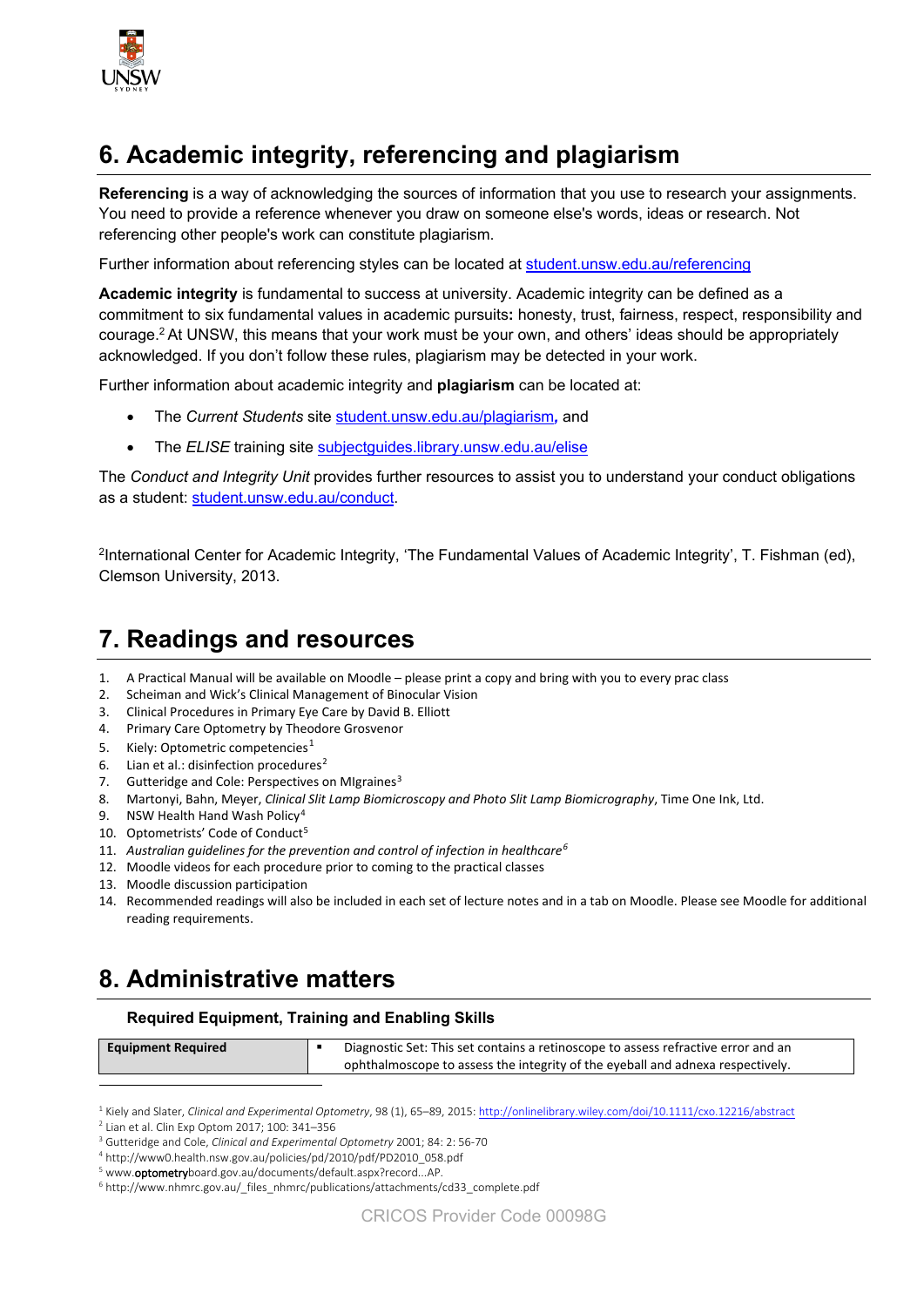|                                          | Optometric kit to be purchased from Dr Dale Larden                                         |
|------------------------------------------|--------------------------------------------------------------------------------------------|
|                                          | A name badge - you can purchase this from Dale                                             |
|                                          | Revision of clinical videos prior to taking part in practical classes                      |
|                                          | Completion of quiz prior to taking part in practical classes<br>п                          |
| <b>Enabling Skills Training Required</b> | Moodle discussions prior to attending lectures                                             |
| to Complete this Course                  | Use of BIO simulator                                                                       |
|                                          | Students are expected to be computer and information literate at this stage of the         |
|                                          | program. Students should have completed the ELISE course (see UNSW library website)        |
|                                          | or similar information literacy courses offered by UNSW (eg LILT or BIOS).                 |
|                                          | Students need to also aware that some procedures, involve direct contact with the eye. All |
|                                          | Health and Safety (HS) rules apply and must be adhered to.                                 |
|                                          |                                                                                            |

#### **Course Evaluation and Development**

Student feedback is gathered periodically by various means. Such feedback is considered carefully with a view to acting on it constructively wherever possible. This course outline conveys how feedback has helped to shape and develop this course.

| <b>Mechanisms of</b><br><b>Review</b> | Last<br><b>Review</b><br>Date | <b>Comments or Changes Resulting from Reviews</b>                                                                                                                                                                                                                                                                                                                                                                                                                                                                                                                                                                                                               |
|---------------------------------------|-------------------------------|-----------------------------------------------------------------------------------------------------------------------------------------------------------------------------------------------------------------------------------------------------------------------------------------------------------------------------------------------------------------------------------------------------------------------------------------------------------------------------------------------------------------------------------------------------------------------------------------------------------------------------------------------------------------|
| <b>Major Course</b><br><b>Review</b>  | To be<br>reviewed             | The move from a BSc/BOptom to a BVis Sci/MClinOpt resulted in the creation of this<br>course, which was run for the first time in 2020. In order to adapt to the new 10-week<br>term, students are expected to self-direct their learning to a greater extent than<br>previously. More online notes, videos of clinical techniques and self-assessment (such<br>as study questions and Moodle quizzes) have been incorporated into the course.                                                                                                                                                                                                                  |
| myExperience <sup>2</sup>             | 2021                          | The course was evaluated by the student body with an overall evaluation of 5.51/6. The<br>students appreciated the expansive examples included in each component and the<br>overall organisation and structure of the course. They also appreciated the discussion<br>forum, the videos, and the structure of the lecture material. Students provided feedback<br>on:<br>Increasing staff and buddy support during the invasive pracs<br>Better organisation of Moodle material<br>Increasing the number of tonometry pracs<br>Keeping quizzes open for the duration of the term<br>This feedback has been incorporated into the revised version of the course. |

| Work Health and Safety <sup>3</sup> | Information on relevant Occupational Health and Safety policies and expectations both at<br>UNSW and if there are any school specific requirements.                                                                                                                                                                                                                                 |  |  |
|-------------------------------------|-------------------------------------------------------------------------------------------------------------------------------------------------------------------------------------------------------------------------------------------------------------------------------------------------------------------------------------------------------------------------------------|--|--|
|                                     | Information on relevant policies and expectations is provided during General Safety<br>Induction training. A copy of the Induction booklet distributed at this training is available<br>from the School of Optometry and Vision Science office (RMB3.003) and the School<br>website at: https://www.optometry.unsw.edu.au/about/information-and-<br>policies/work-health-and-safety |  |  |
| <b>Equity and Diversity</b>         | Those students who have a disability or are dealing with personal circumstances<br>that affect their study that requires some adjustment in their teaching or learning<br>environment are encouraged to discuss their study needs with the course                                                                                                                                   |  |  |